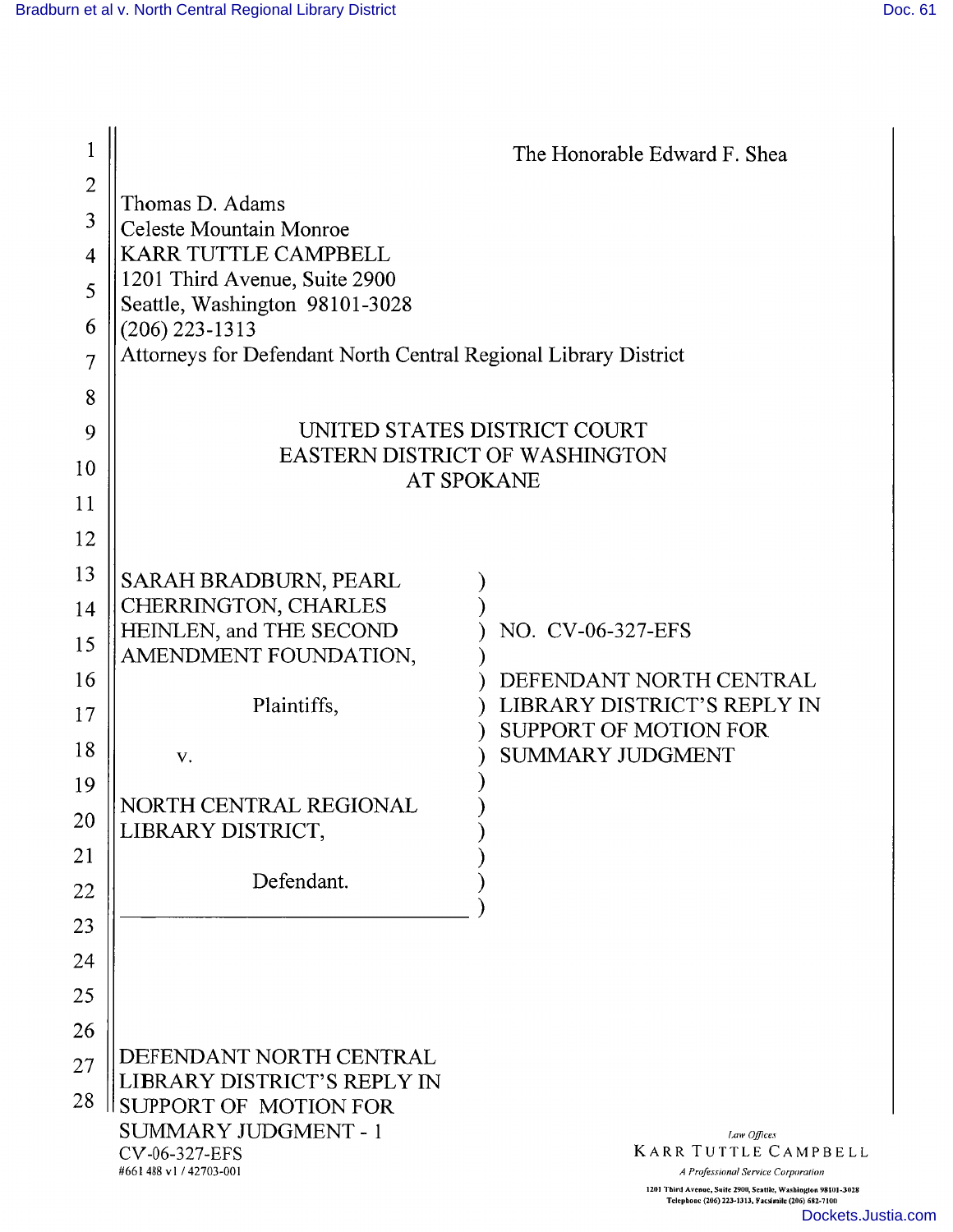## I. INTRODUCTION

Plaintiffs' demand that NCRL provide unfiltered internet access upon the request of an adult patron essentially asks NCRL to abdicate its traditional role and responsibility for collection development. Moreover, if allowed, Plaintiffs' demand would facilitate access to forms of expression which may not be constitutionally-protected, which may jeopardize the interests of patrons and staff, and which may compromise NCRL's ability to comply with CIPA. As it relates to internet filtering, NCRL's policy is rationally-related to meet substantial interests and thus complies with the free speech provisions of the state and federal Constitutions.

## II. ARGUMENT

A. Plaintiffs Opposition Contravenes the Local Rules.

LR 10.I(a)(2) requires pleadings, including footnotes, to be doublespaced and presented in 14 point type. Plaintiffs ignore these rules. Properly formatted, Plaintiffs' brief would exceed the page limit established in LR 7.1(f).

B. Plaintiffs Bradburn, Cherrington, and SAF Lack Standing.

The "irreducible constitutional minimum" of standing requires that a plaintiff show injury in fact, causation, and redressability. Lujan v. Defenders of DEFENDANT NORTH CENTRAL LIBRAY DISTRICT'S REPLY IN SUPPORT OF MOTION FOR SUMMARY JUDGMENT - 2 CY-06-327-EFS Law Offices KARR TUTTLE CAMPBELL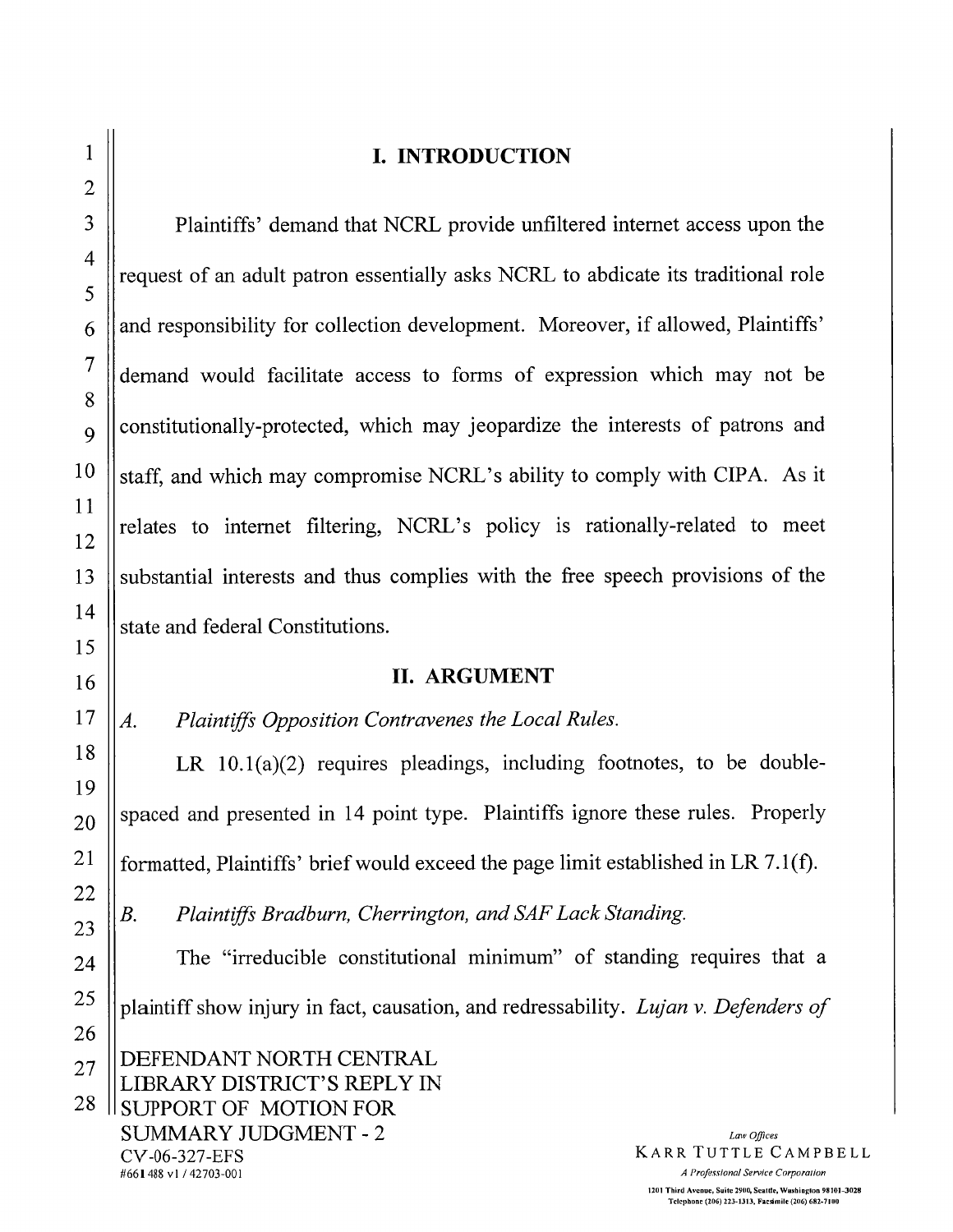Wildlife, 504 U.S. 555, 560 (1992). A plaintiff's showing of "injury in fact" requires evidence of "an invasion of a legally-protected interest which is concrete and particularized and actual or imminent, not conjectural or hypothetical. Id. A plaintiff "must demonstrate standing for each claim he seeks to press." DaimlerChrysler Corp v. Cuno, 547 U.S. 332 (2006).

Plaintiffs argue that the inability of Bradburn or Cherrington to identify specific sites they claim were blocked, or SAF's inability to state by its own knowledge that one of its sites was blocked, may be overlooked because Plaintiff Heinlen has standing. Plaintiffs contend that proper standing by any of them provides standing for all. (Ct. Rec. 53, pg. 1-2). Plaintiffs are mistaken. The cases they rely upon are unlike this case where Plaintiffs Bradburn, Cherrington, and SAF have lacked standing from the inception of the lawsuit. Allowing parties to maintain claims, ostensibly based on facts unique to them, simply because a co-party has a stronger claim of standing may address justiciabilty concerns but would fundamentally alter standing doctrine as it presently exists. Cf. DaimlerChrysler Corp, supra., (allowing standing for all claims arising from same nucleus of operative facts would have "remarkable" implications.")

DEFENDANT NORTH CENTRAL LIBRARY DISTRICT'S REPLY IN ISUPPORT OF MOTION FOR **SUMMARY JUDGMENT - 3** CV-06-327-EFS #661488 v1/42703-001

Law Offices **KARR TUTTLE CAMPBELL**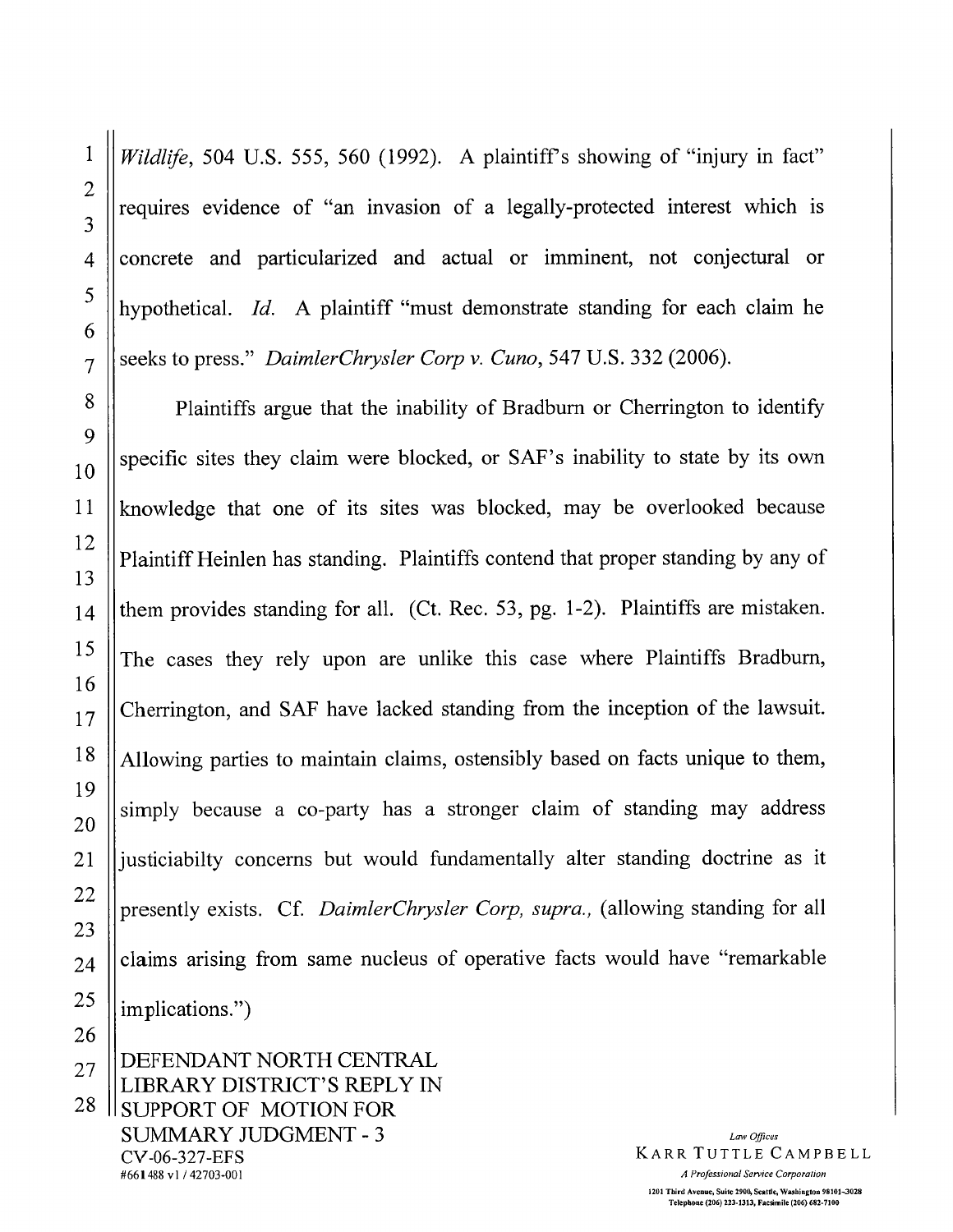CV-06-327-EFS #661488 v1/42703-001

Plaintiff Bradburn claims she was denied access to web sites dealing with teen smoking. Bradburn, however, is unable to identify specific sites. In fact, she cannot say with certainty that she was denied access due to internet filtering as opposed to a transient technical problem with the network. (NCRL) Statement, ¶123-26; 130-35). Bradburn's allegation is insufficient to create a genuine issue of material fact. In the absence of evidence substantiating "injury in fact," Bradburn lacks standing and her as applied challenge must be dismissed. Similarly, Plaintiff Cherrington claims she was denied access to one or more art gallery sites but cannot identify them. Without specific information, NCRL has no ability to test her contention or even verify that what she claims she could not access was constitutionally-protected speech. Based on the evidence presented, Cherrington cannot demonstrate the "injury in fact" necessary to establish standing.

Cherrington does claim she was denied access to youtube.com and this site was blocked for a period of time due to NCRL's concern that some video content contained disruptive or illegal speech. NCRL decided to unblock the site after reassessing the site's Terms of Use policy and its commitment to enforcing it, including the sites prohibition on the display of pornography and DEFENDANT NORTH CENTRAL LIBRARY DISTRICT'S REPLY IN SUPPORT OF MOTION FOR **SUMMARY JUDGMENT - 4** Law Offices

**KARR TUTTLE CAMPBELL** A Professional Service Corporation 1201 Third Avenue, Suite 2900, Scattle, Washington 98101-3028

Telephone (206) 223-1313, Facsimile (206) 682-7100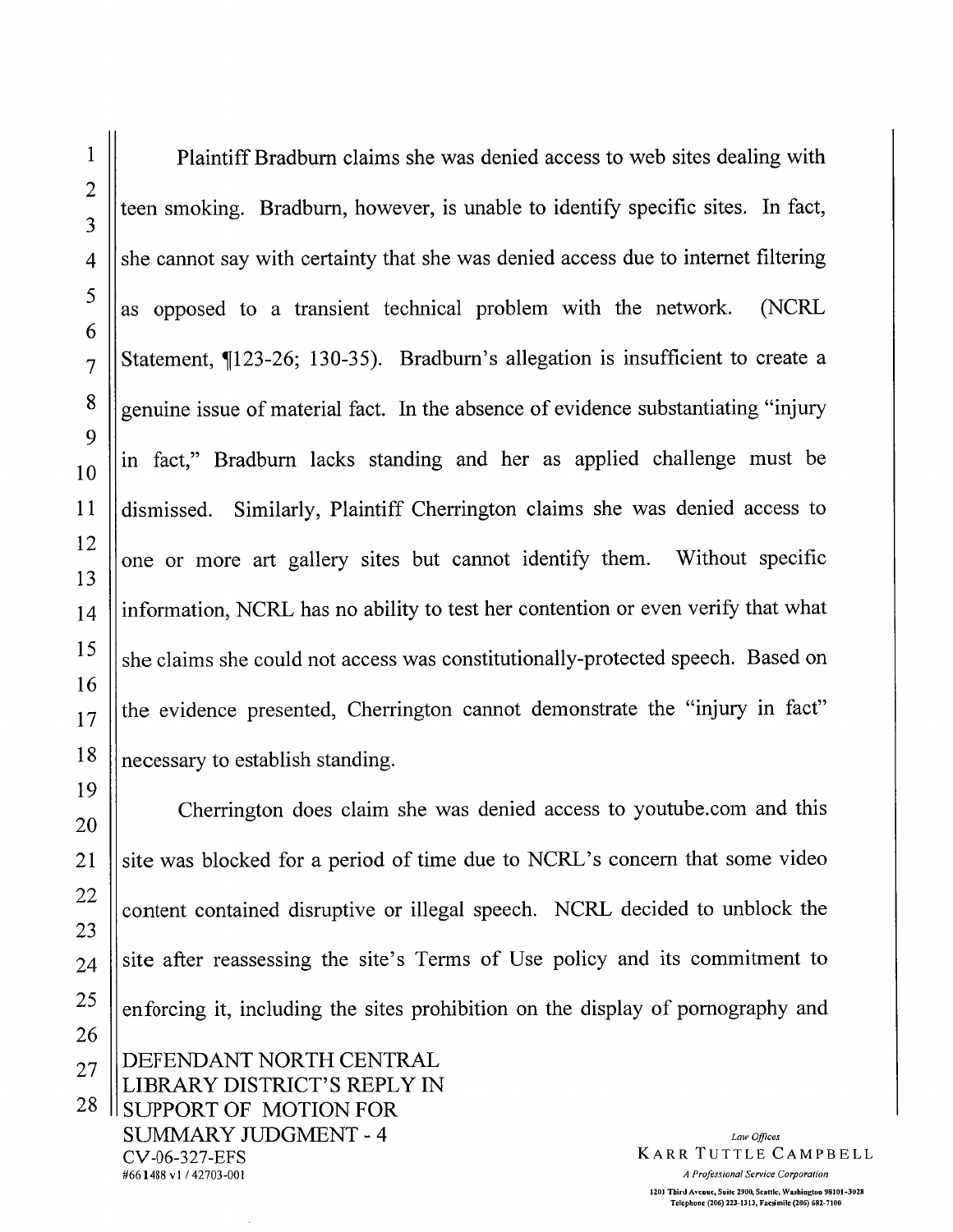sexually explicit behavior. Since youtube.com is now unblocked, Cherrington's prior inability to access the site has been remedied. Plaintiffs argue that NCRL could decide in the future to block

youtube.com or other cites again. (Ct. Rec. 53, p. 4), citing *Mainstream Loudon* v. Bd. of Trust. of Loudoun County Library, 24 F. Supp 2d 552, 559 (E.D. Va 1998). A generalized concern that NCRL might block a web site in the future is conjecture and sufficiently concrete to confer standing. Moreover, what is and is not filtered by a public library is a matter of collection development, an area where public libraries have broad discretion. Moreover, Loudon's decision to find that web publishers had standing is questionable in light of United States v. American Library Ass'n., 539 U.S. 194 (2003)("ALA"). In ALA, a plurality of the Court concluded that a library's decision to use an internet filter is a collection development decision and rejected the characterization of a library as a public forum. 539 U.S. at 205. The Court elaborated on a library's purpose in providing internet access to its patrons:

> A public library does not acquire Internet terminals in order to create a public forum for Web publishers to express themselves, any more than it collects books in order to provide a public forum for the author of books to speak.... It provides Internet access, not to

DEFENDANT NORTH CENTRAL LIBRARY DISTRICT'S REPLY IN **SUPPORT OF MOTION FOR SUMMARY JUDGMENT - 5** CV-06-327-EFS #661488 v1/42703-001

Law Offices **KARR TUTTLE CAMPBELL**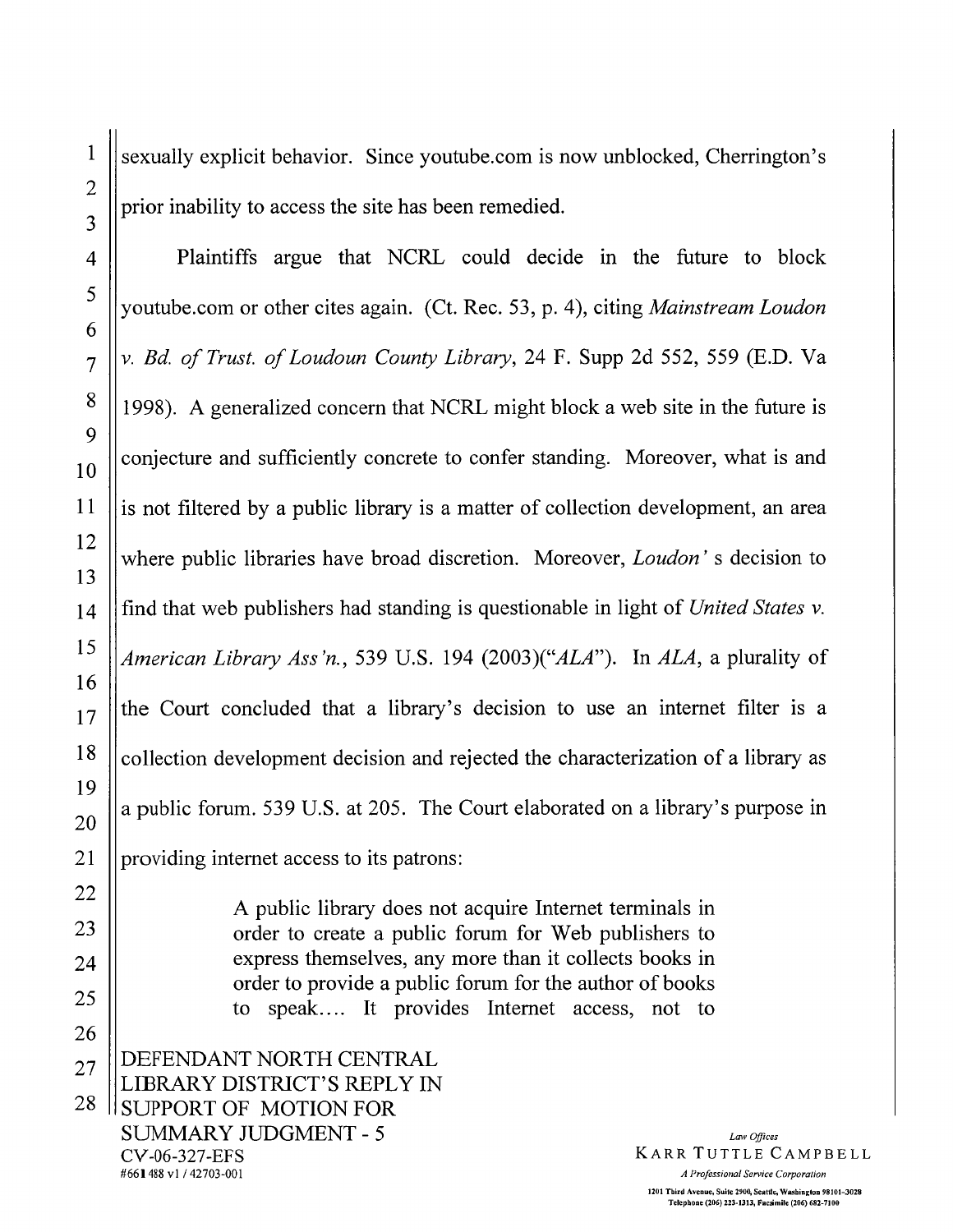$\mathbf{1}$ 'encourage a diversity of views from private speakers, ... but for the same reasons it offers other library to facilitate research, learning, resources: and recreational pursuits by furnishing materials of requisite and appropriate quality.... As Congress recognized, 'the Internet is simply another method for making information available in a school or library."... It is 'no more than a technological extension of the book stack." 539 U.S. at 206-07 (citations omitted). Plaintiffs Cherrington, Bradburn, and SAF have not offered evidence sufficient to establish or create a genuine issue of material fact as to their standing to challenge NCRL's Policy on constitutional grounds and Loudon offers them no support. Accordingly, their "as applied" challenges to NCRL's Policy concerning internet filtering should be dismissed.  $\overline{C}$ . NCRL's filtering policy is not overbroad. Plaintiffs contend NCRL's Internet Usage policy is overbroad because it limits adults to reading only what is fit for children and blocks access to a substantial amount of protected speech. (Ct. Rec 53, p. 7-11). The evidence does not support this contention. Internet filtering occurs pursuant to NCRL's Internet Use Policy which, in turn, incorporates NCRL's Collection Development Policy. In addition to carrying out collection development DEFENDANT NORTH CENTRAL **LIBRARY DISTRICT'S REPLY IN ISUPPORT OF MOTION FOR SUMMARY JUDGMENT - 6** Law Offices **KARR TUTTLE CAMPBELL** CV-06-327-EFS

#661488 v1/42703-001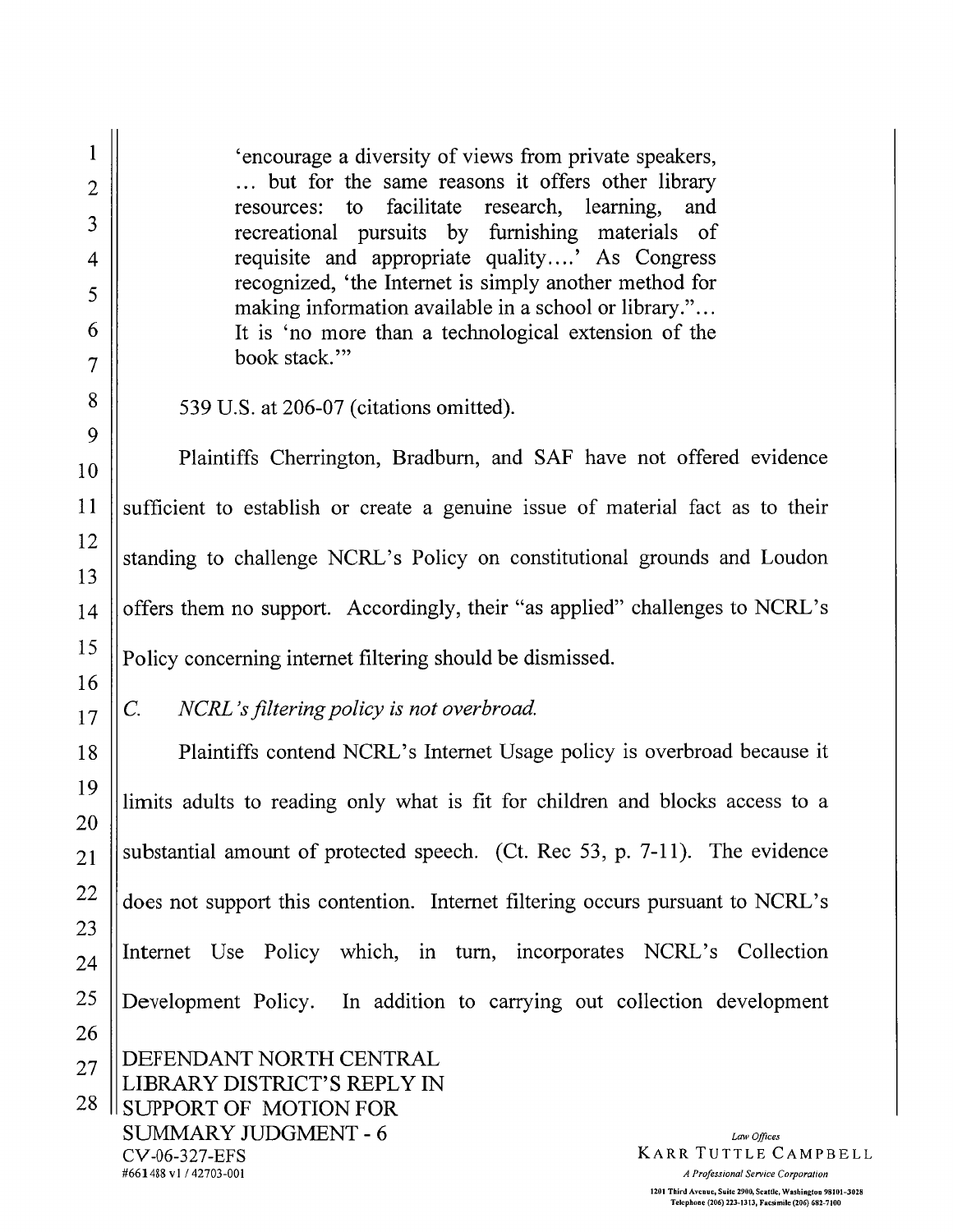$\mathbf{1}$ 

 $\overline{2}$ 

3

 $\overline{4}$ 

functions, internet filtering enables NCRL to comply with CIPA, provide a safe and non-hostile environment for patrons and staff, and otherwise advance NCRL's mission to promoted reading and life long learning.

Plaintiffs' exaggerate the extent of filtering that occurs pursuant to NCRL's Policy. Of the 76 categories FortiGuard uses to classify web sites, NCRL chooses to block only these: hacking, proxy avoidance, phishing, malware, spyware, web chat and instant messaging, gambling, image search and video search, adult materials, nudity/risqué and pornography. To suggest that the vast and varied universe of web content available beyond these categories is suitable only for children is not plausible. (See, e.g., Ct. Rec 33, Ex. B). Moreover, a particular site falling within a blocked category can be brought easily (by automated process) to the attention of NCRL or Fortiguard with a request that the filter be overridden or the site re-classified.

Plaintiffs argue that some categories blocked by NCRL "plainly extend to constitutionally protected material that is not obscene, is not child pornography and is not harmful to minors as defined by CIPA." (Ct. Rec. 53, p 7). This is possible, but the point does not help Plaintiffs. A library patron cannot expect

DEFENDANT NORTH CENTRAL LIBRARY DISTRICT'S REPLY IN SUPPORT OF MOTION FOR **SUMMARY JUDGMENT - 7** CV-06-327-EFS #661488 v1/42703-001

Law Offices **KARR TUTTLE CAMPBELL**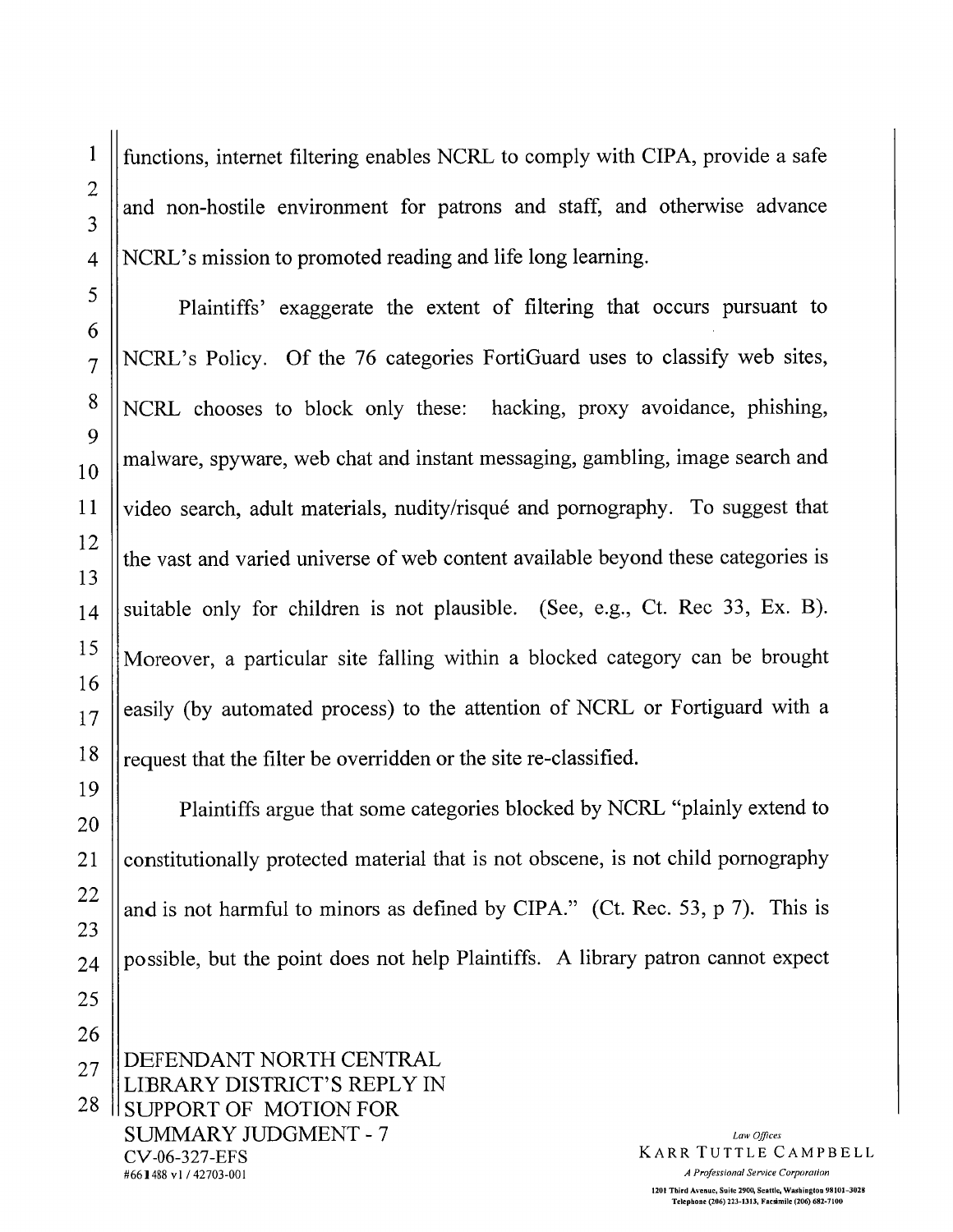CV-06-327-EFS #661488 v1/42703-001

access to a resource simply because it is constitutionally-protected. As the Court observed in ALA:

> [A] public library does not have an obligation to add material to its collection simply because the material is constitutionally-protected.

539 U.S. at 209 n.4.

In fact, NCRL provides its patrons with a broad array of resources through books and other traditional forms as well as web-based and multi-media formats. What is unavailable through one channel (e.g., photographs through Google Images) may well be available through traditional media or one of several image databases made available through www.ncrl.org. Plaintiffs give NCRL little credit for the alternatives it has devised for its patrons.

Plaintiffs' complain specifically that NCRL blocks "all sites about gambling, whether or not they facilitate illegal transactions." (Ct. Rec 58, pg 9.) Again, Plaintiffs overstate their case. NCRL has unblocked several casino related sites upon request. NCRL declined to unblock freelotto.com, which hosts gambling, but allowed access to oregon lotto.com. (Ct. Rec. 57). Plaintiffs also argue the filter "blocks fine art that happens to feature nudity." (Ct. Rec 53, aretenuda.com/paintings2.asp, 8). Plaintiffs offer examples p. as DEFENDANT NORTH CENTRAL **LIBRARY DISTRICT'S REPLY IN ISUPPORT OF MOTION FOR SUMMARY JUDGMENT - 8** Law Offices

**KARR TUTTLE CAMPBELL** A Professional Service Corporation

1201 Third Avenue, Suite 2900, Seattle, Washington 98101-3028 Telephone (206) 223-1313, Facsimile (206) 682-7100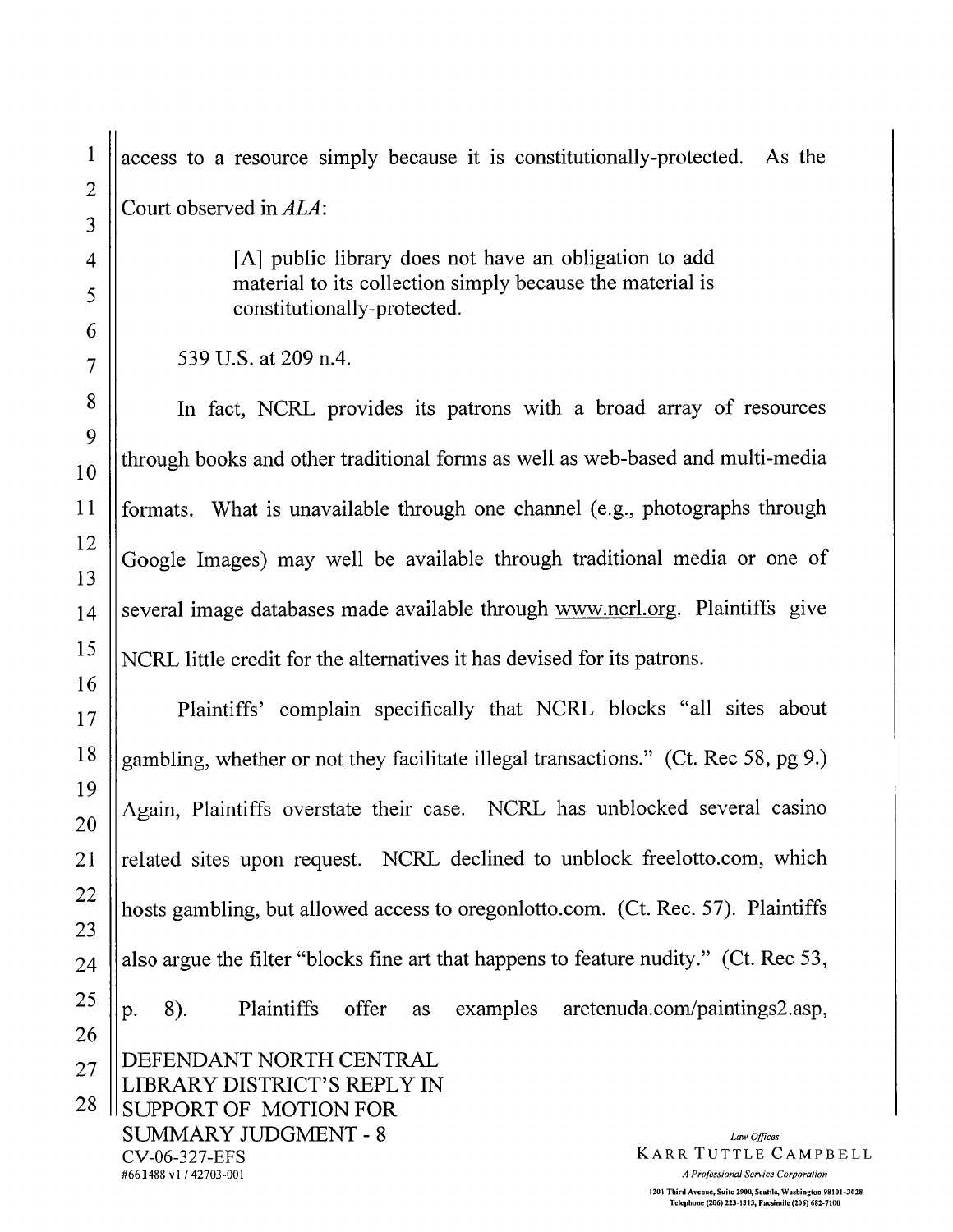fineartnude.com/webring, and others. Plaintiff Heinlen discusses other sites such as netnude.com, part of which (www.netnude.com/gallery) offers freely accessible photos of individuals and couples displaying frontal nudity. NCRL recognizes that some content on these sites and other sites may be constitutionally-protected expression. That does not mean the content must be included in NCRL's collection. NCRL's role as a public library carries with it the right and responsibility to make content-based judgments about what to include in the collection. Plaintiffs cannot substitute their judgment for that of NCRL. Plaintiffs do not suggest a systemic imbalance in NCRL's collection of which web content is just one part. Although they may wish to have the freedom to travel to every corner of the world wide web nothing in the First Amendment or Art I,  $\S$  5 requires NCRL to suspend its own duties and indulge their subjective preferences. Ultimately, internet filtering is a form of collection development, an area where NCRL has broad discretion. See ALA, 539 U.S. at 205 ("Public library staffs necessarily consider content in making collection decisions and enjoy broad discretion in making them.").

DEFENDANT NORTH CENTRAL LIBRARY DISTRICT'S REPLY IN SUPPORT OF MOTION FOR **SUMMARY JUDGMENT - 9** CV-06-327-EFS #661488 v1 / 42703-001

Law Offices **KARR TUTTLE CAMPBELL**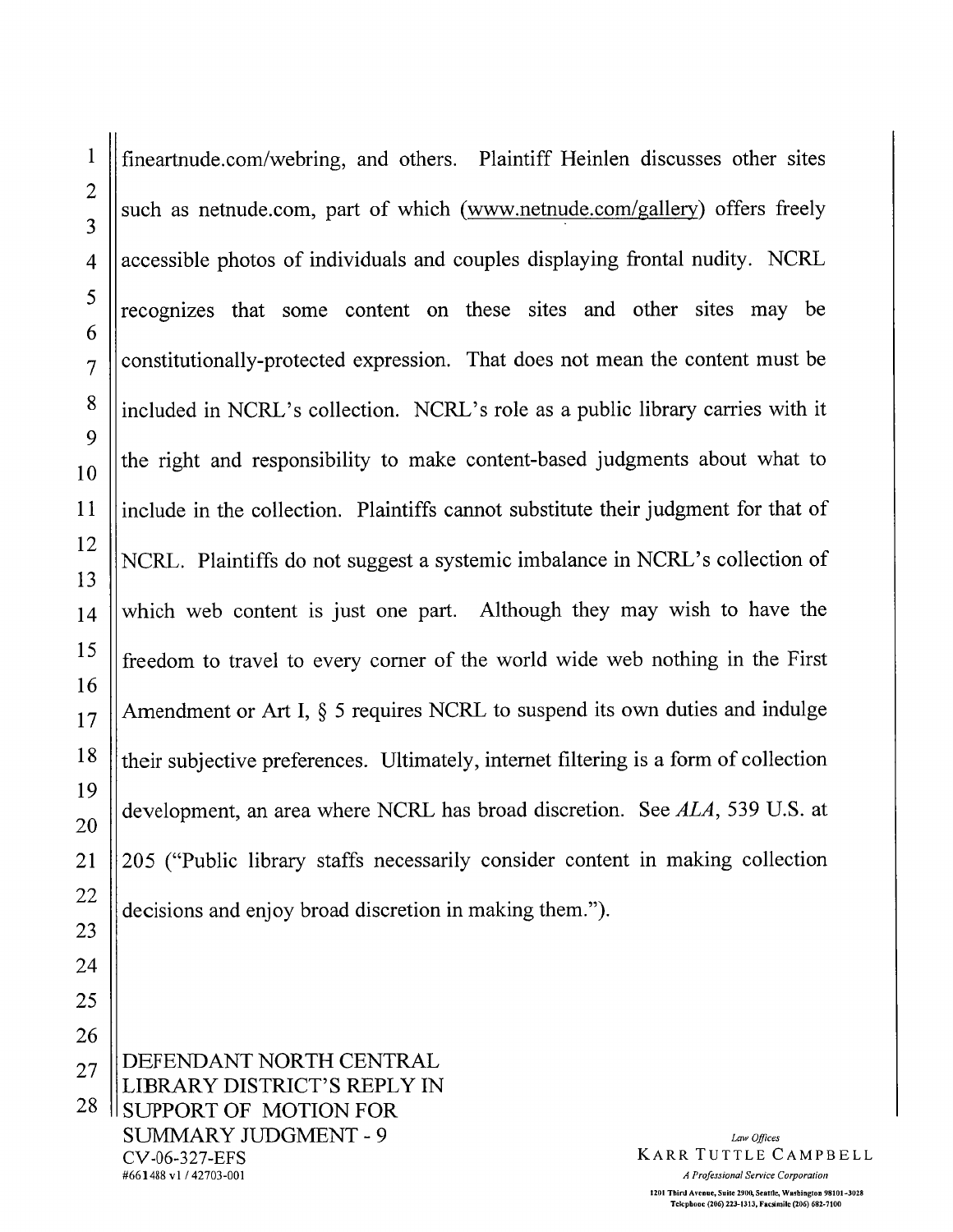$\overline{D}$ . Plaintiffs exaggerate the filter's tendency to overblock. Plaintiffs claim that, "NCRL does not genuinely dispute the volume of Websites that it prevents it patrons from viewing." (Ct. Rec. 53, pg. 9-11). NCRL does dispute this. NCRL agrees that no known internet filter operates without error but perfect filtering is not the standard. The ALA plurality observed: Assuming that such erroneous blocking presents constitutional difficulties, any such concerns are dispelled by the ease with which patrons may have the filtering software disabled. When a patron encounters a blocked site, he need only ask a librarian to unblock it or (at least I the case of adults) disable the filter. As the District Court found, libraries have the capacity to permanently unblock any erroneously blocked site. 539 U.S. at 209. To the extent overblocking raises a constitutional issue, ALA allows libraries to deal with it either of two ways: unblock the erroneously blocked site or disable the filter all together. Here, NCRL patrons are able to seek an override from NCRL staff or a reclassification from FortiGuard. The ALA plurality and concurring opinions do not require NCRL to do more. DEFENDANT NORTH CENTRAL LIBRARY DISTRICT'S REPLY IN SUPPORT OF MOTION FOR **SUMMARY JUDGMENT - 10** Law Offices **KARR TUTTLE CAMPBELL** CV-06-327-EFS #661488 v1/42703-001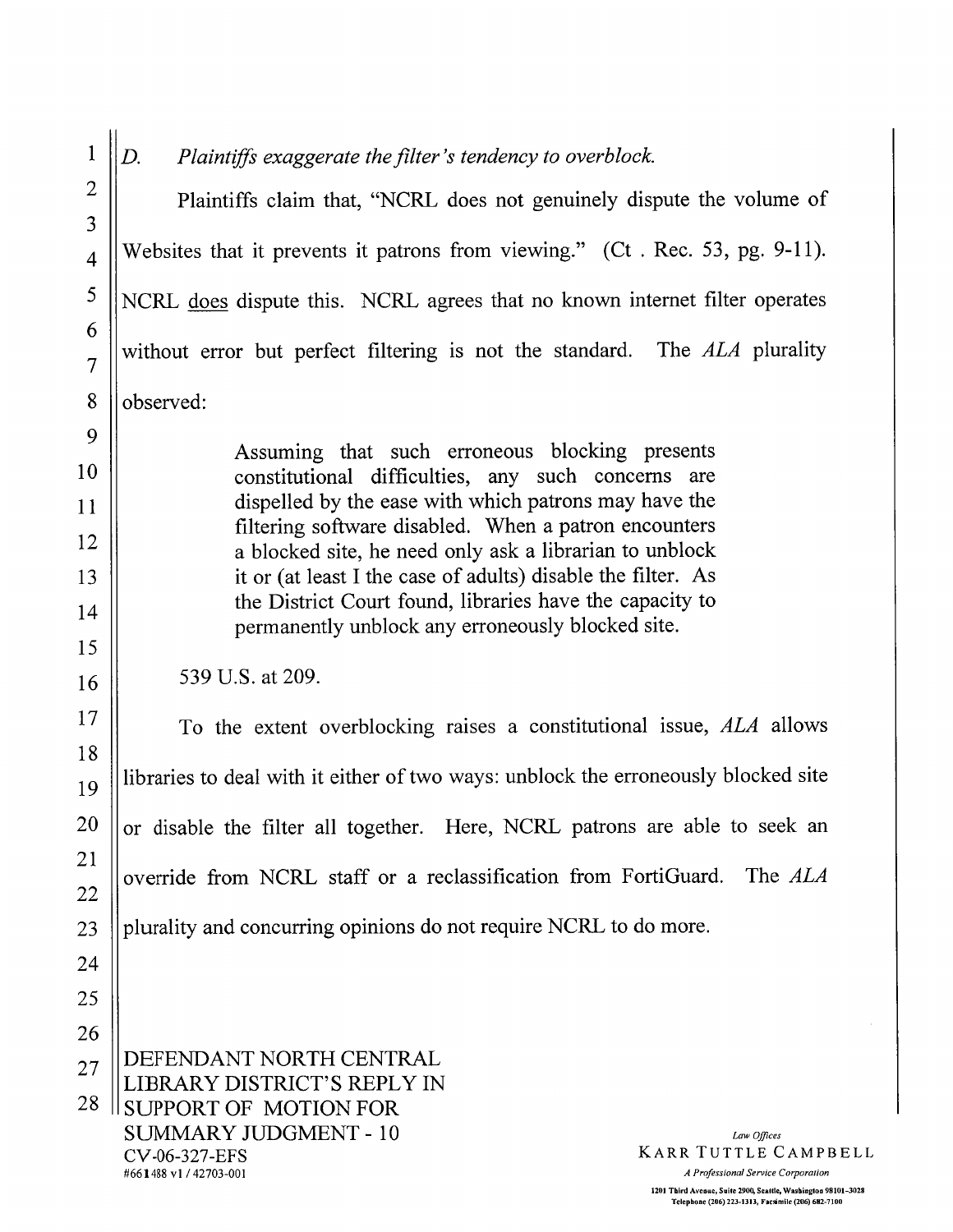The extent of overblocking that occurs with FortiGuard, as applied and configured on the NCRL network, is not substantial. Professor Paul Resnick reviewed data reflecting actual internet use by NCRL patrons during the period August 23-29, 2007, rather than assess FortiGuard's effectiveness based upon a random sample of domain names in order to better determine the impact of filtering on NCRL patrons. Professor Resnick found that 20 complete web pages were erroneously blocked out of more than 60,000 complete page requests. Plaintiffs argue that Professor Resnick concluded "20 entire web sites" were wrongly blocked. (Ct. Rec 53, p. 10). This is incorrect. Depending on the design of the site, access may have permitted to other pages of the site or pages within a site may have been properly blocked according to NCRL's policy.

Plaintiffs also extrapolate Professor Resnick's findings from one week to one full year (Ct. Rec. 53, pg. 10) and argue that the number of erroneous blocks will increase dramatically. While the number of page requests obviously increases as the study period lengthens, there is no basis to speculate that the rate of error will change from the sub-.0033% determined in the NCRL study. Plaintiffs argue that NCRL's site review procedure is inadequate because NCRL unblocks only the sites it considers fit for viewing by all patrons,

DEFENDANT NORTH CENTRAL LIBRARY DISTRICT'S REPLY IN SUPPORT OF MOTION FOR **SUMMARY JUDGMENT - 11** CV-06-327-EFS #661488 v1/42703-001

Law Offices **KARR TUTTLE CAMPBELL**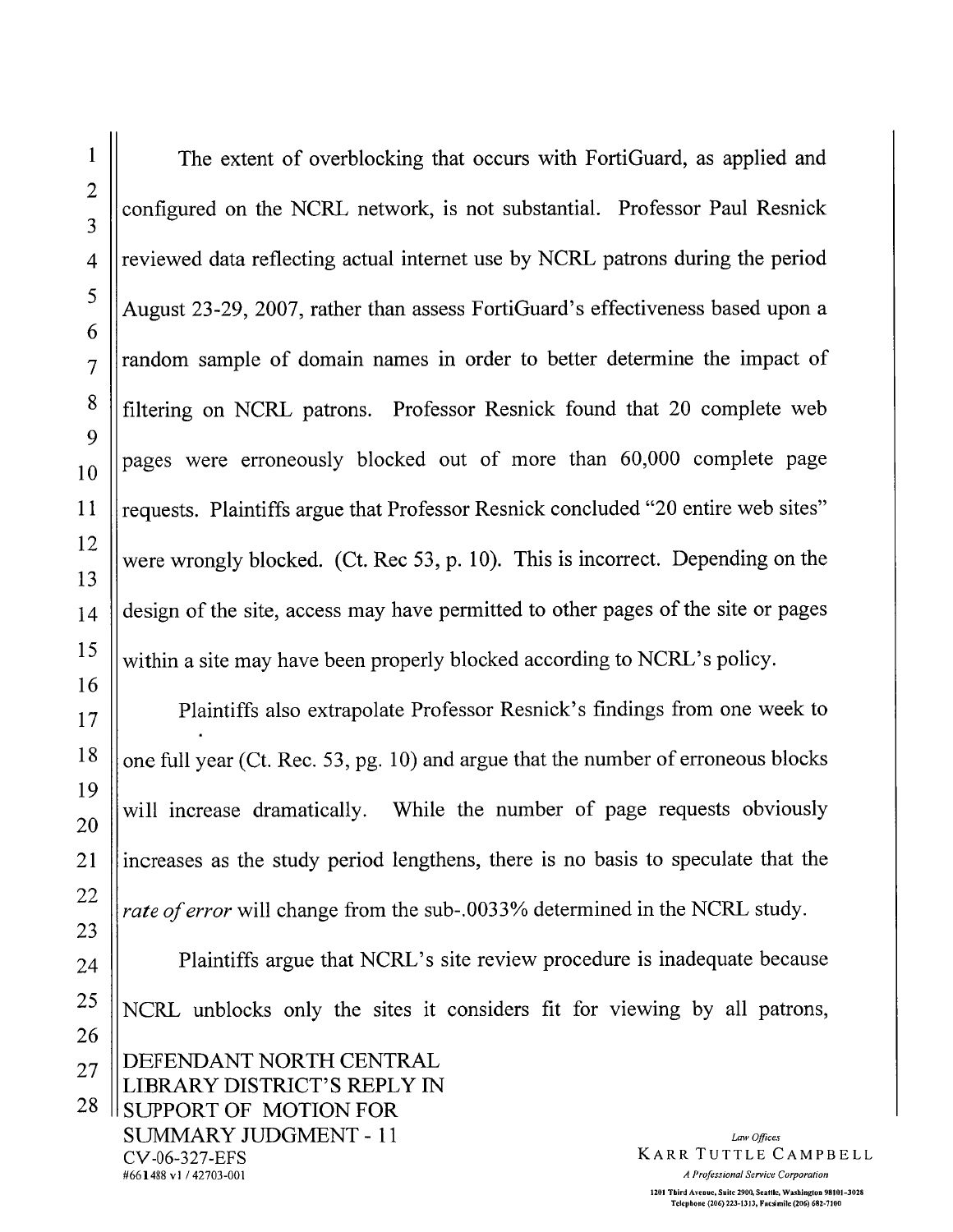including children, and because the procedure does not occur promptly enough. (Ct. Rec. 53, pg. 11). Neither contention is accurate.

A decision by NCRL to override the filter does not turn on whether the content is "fit for viewing" by all NCRL patrons, including children. This characterization is Plaintiffs' subjective spin. In truth, NCRL unblocks sites found to predominantly offer material consistent with NCRL's Collection Development Policy, the parameters of CIPA, and which does not otherwise ieopardize the interests and safety of patrons and NCRL employees. The impact of unblocking site on children is one, but not the only, impact NCRL considers. In fact, NCRL has received approximately 90 automated unblocking requests since it launched the procedure on October 1, 2007. Of the 90, three requests were denied because the sites contained specific content deemed by NCRL to be harmful to minors. In two instances, the requested content include pornography or links to pornographic web sites. The third instance involved Mr. Heinlen's recent request to access the "Personals" page of Craiglist.com which commonly includes sexually explicit material and pornography. Thus, although NCRL has broad discretion to decide what is "harmful to minors" under CIPA, experience proves the discretion is conservatively and appropriately exercised.

DEFENDANT NORTH CENTRAL LIBRARY DISTRICT'S REPLY IN **ISUPPORT OF MOTION FOR SUMMARY JUDGMENT - 12** CV-06-327-EFS #661 488 v1 / 42703-001

Law Offices **KARR TUTTLE CAMPBELL**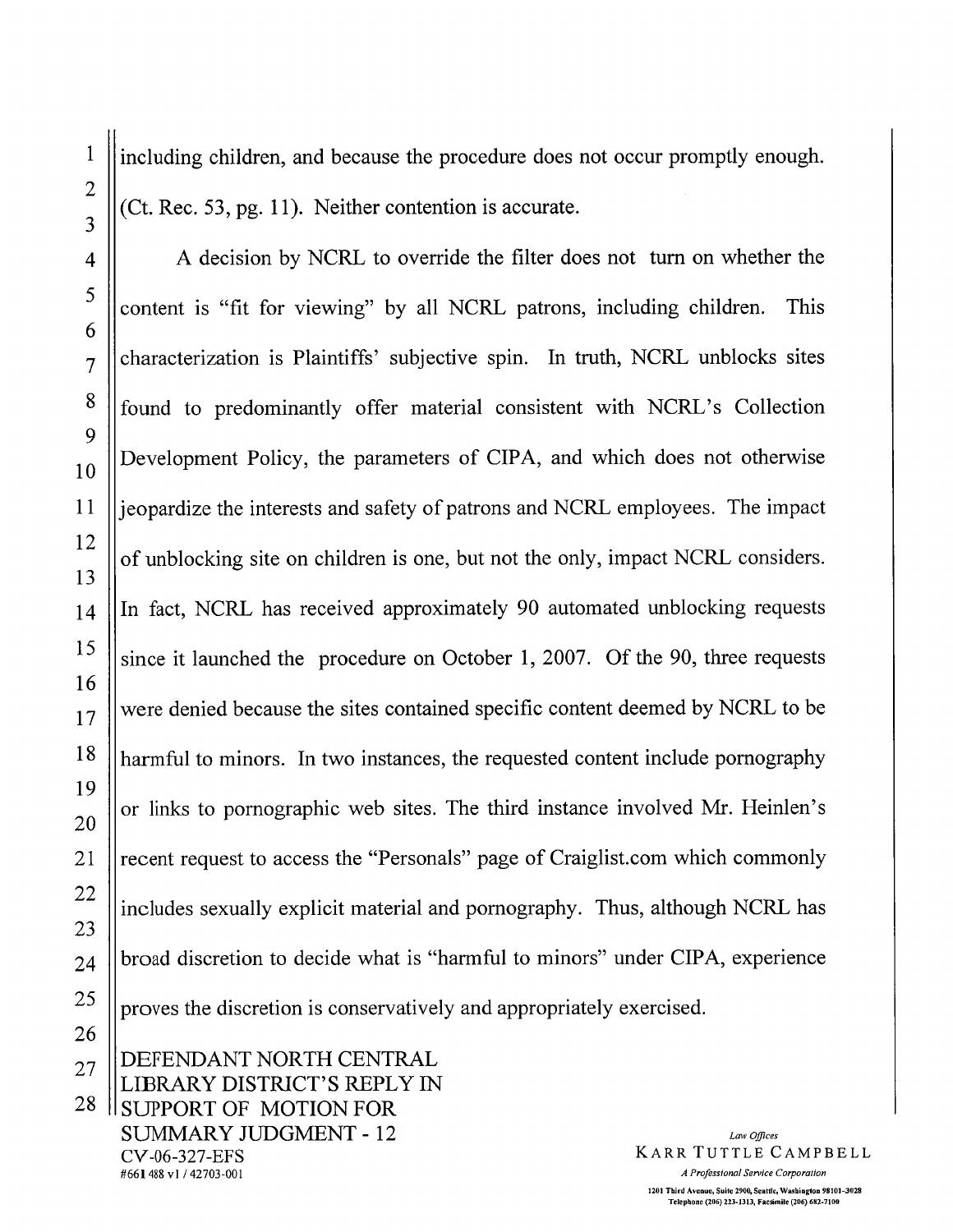Plaintiffs argue that NCRL blocks categories because it deems the content improper. Consequently, they contend, the NCRL's Policy is constitutionallyvalid only if narrowly tailored to meet a compelling interest. (Ct. Rec. 53, p 11).

Plaintiffs mischaracterize the purpose of internet filtering performed pursuant to NCRL's Policy and thus misstate the legal test which applies in evaluating its constitutional validity. A public library's decision to deploy an internet filter is a collection development decision. 539 U.S. at 208-09. Libraries necessarily make content-based decisions with respect to internet based materials just as they must with respect to books or other traditional resources. 539 U.S. at 207-08. A library's quality-based judgments about excluding or including internet resources is no more subject to heightened scrutiny than a decision to exclude pornographic material from its print media collection 539 U.S. at 208. As the ALA Court noted :

> Moreover, because of the vast quantity of material on the Internet and the rapid pace at which it changes, libraries cannot possibly segregate, item by item, all the Internet material that is appropriate for inclusion from all that is not.... Given that tradeoff, it is entirely reasonable for public libraries to reject that approach and instead exclude certain categories of content,

DEFENDANT NORTH CENTRAL LIBRARY DISTRICT'S REPLY IN **ISUPPORT OF MOTION FOR SUMMARY JUDGMENT - 13** CV-06-327-EFS #661 488 v1 / 42703-001

Law Offices **KARR TUTTLE CAMPBELL**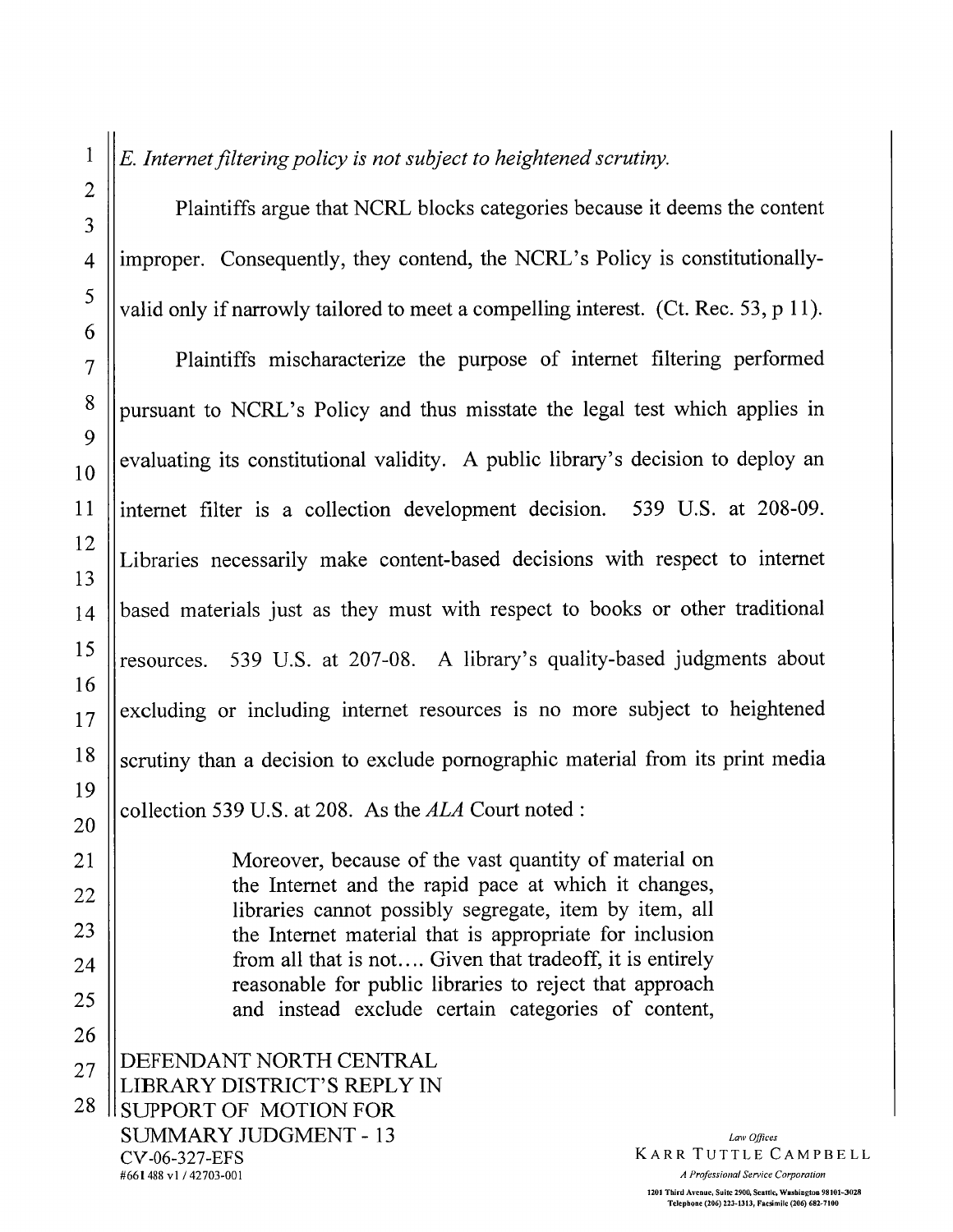individualized judgments without making that everything they do make available has requisite and appropriate quality.

539 U.S. at 208.

Based on ALA, NCRL's Policy relating to internet filtering is not subject to heightened scrutiny. NCRL's Policy is valid as long as it serves substantial interests. ALA, 539 U.S. at 215. The undisputed evidence makes clear that this test is easily met.

NCRL deploys the FortiGuard filtering solution in part to comply with CIPA. CIPA requires public libraries seeking eligibility for federal "E-rate" and LSTA funds to install a filter or otherwise deploy technology to block visual depictions deemed to be obscene, child pornography, or otherwise "harmful to minors." 20 U.S.C. 9153(g); 47 U.S.C. 254(h). Plaintiffs claim NCRL's Policy blocks more than CIPA requires without acknowledging that CIPA itself allows NCRL to define what is "harmful to minors." In any event, NCRL's Policy is not based on CIPA alone.

NCRL's Policy also advances NCRL's traditional role and duty as a public library, including its responsibility to exercise professional judgment in shaping its online and traditional collection. These attributes of public libraries DEFENDANT NORTH CENTRAL LIBRARY DISTRICT'S REPLY IN **ISUPPORT OF MOTION FOR SUMMARY JUDGMENT - 14** Law Offices KARR TUTTLE CAMPBELL CV-06-327-EFS

> A Professional Service Corporation 1201 Third Avenue, Suite 2900, Scattle, Washington 98101-3028 Telephone (206) 223-1313, Facsimile (206) 682-7100

#661488 v1/42703-001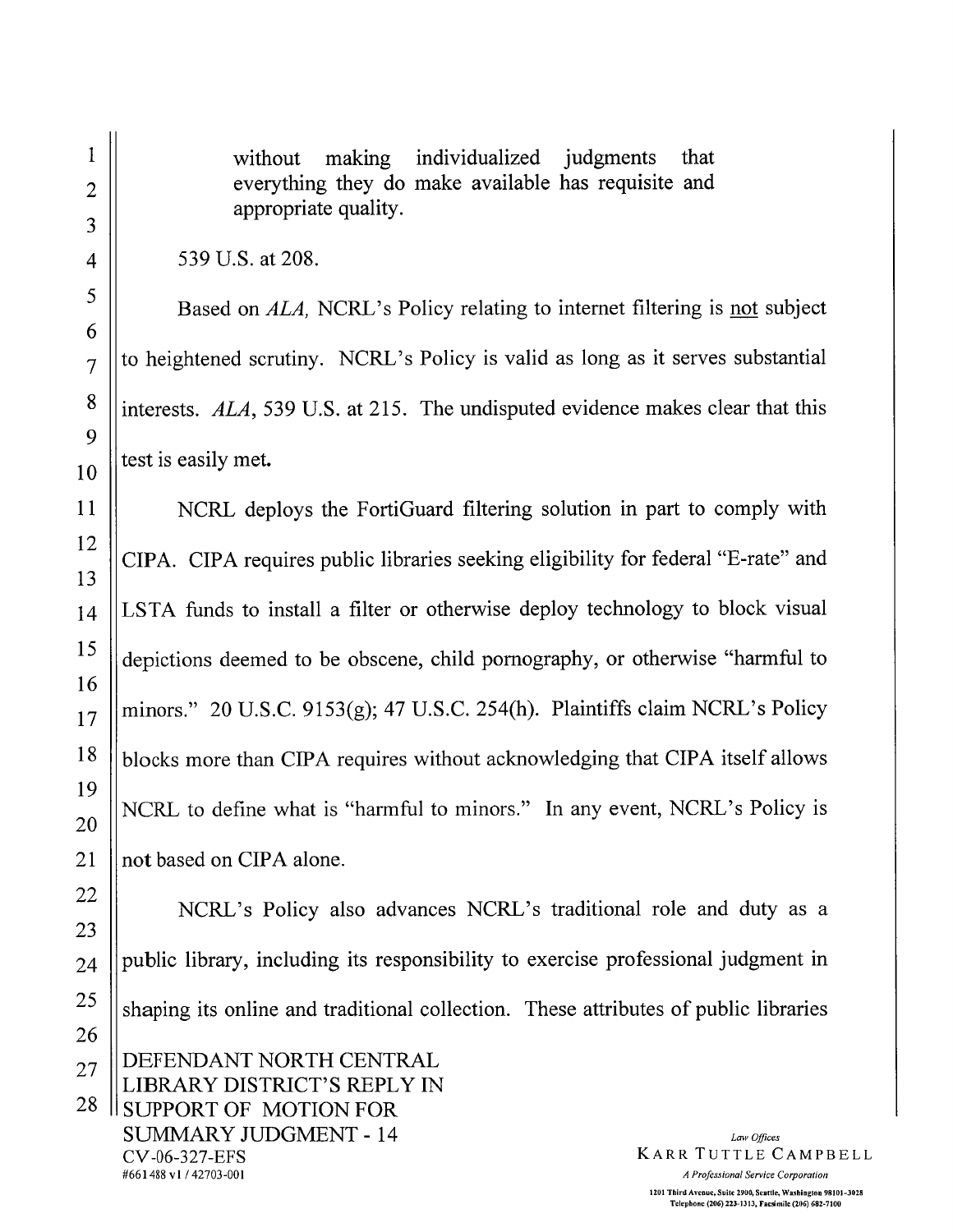CV-06-327-EFS

#661488 v1 / 42703-001

are well articulated in the ALA plurality and the concurring opinions. NCRL relies upon its Collection Development Policy in dealing with issues concerning the FortiGuard filter. (Ct. Rec. 29, pg. 17). Conversely, Plaintiffs offer no evidence for their assertions that NCRL's Policy "discourages reading and lifelong learning" and that NCRL's Policy "impedes the library's ability to respond to public suggestions." (Ct. Rec 53, pg. 12-13).

Providing appropriate internet access to schools is another substantial interest advanced by NCRL's Policy. The State of Washington has declared a policy of developing public library service as an element of the State's provision of public education. RCW 27.12.020. NCRL's Policy facilitates internet access to schools throughout its geographic reach. Indeed, in 14 of the 26 school districts within NCRL's territory, NCRL branches function as the de facto school libraries.

NCRL's Policy also advances the substantial interest of protecting NCRL patrons and staff by minimize confrontations between staff and adult patrons using computers for inappropriate purposes. By limiting access to sexuallyexplicit, pornographic sites, NCRL minimizes situations where librarians must ask patrons to discontinue use. Certainly NCRL librarians could simply monitor DEFENDANT NORTH CENTRAL LIBRARY DISTRICT'S REPLY IN SUPPORT OF MOTION FOR **SUMMARY JUDGMENT - 15** 

Law Offices **KARR TUTTLE CAMPBELL**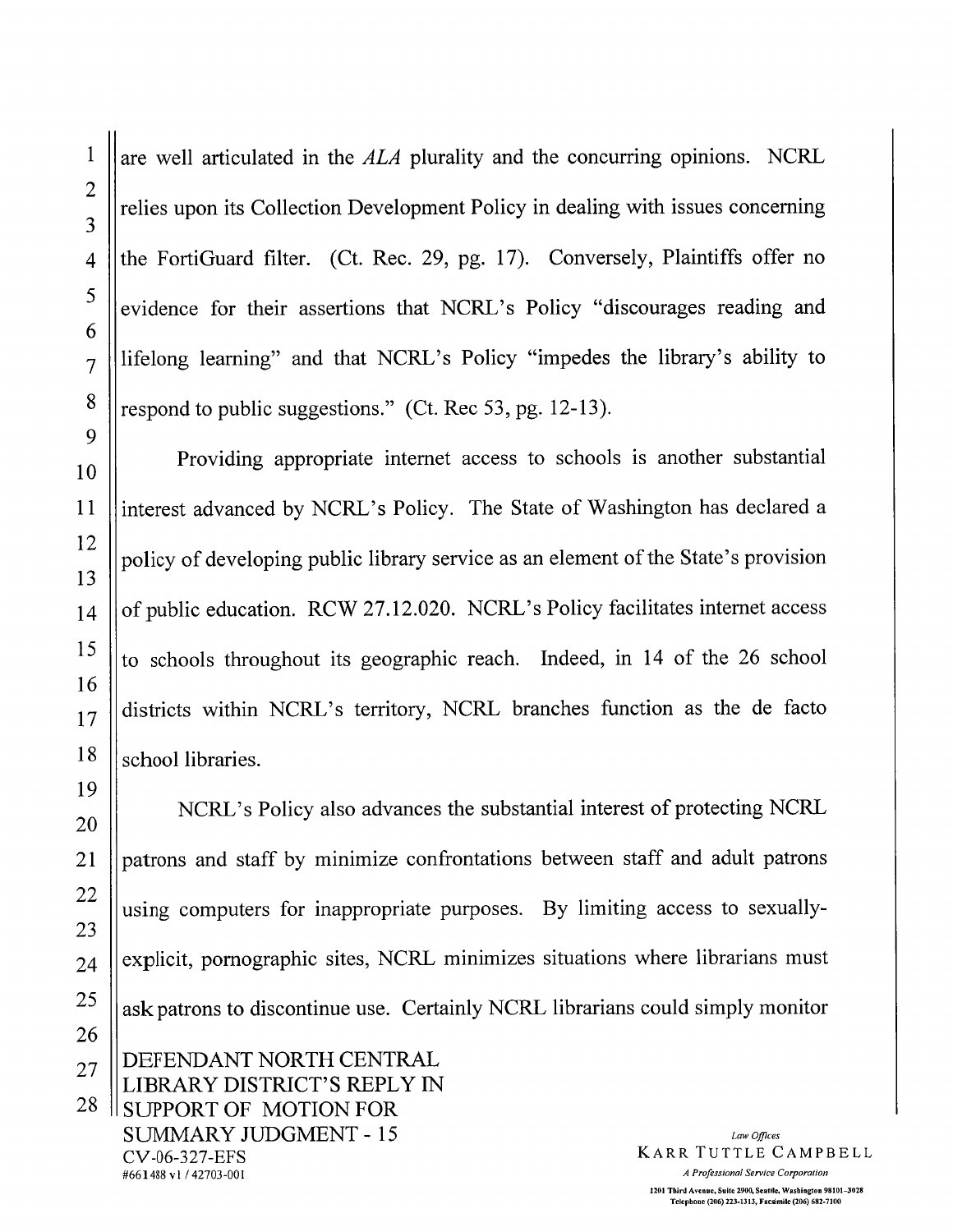adults during periods of unfiltered use or, if funding was not a concern, use recessed desks, privacy screens, or provide segregated areas. But such alternatives have not proven effective in NCRL's experience. In ALA, the plurality noted that close monitoring of computer users would be far more intrusive than filtering and would risk "transforming a librarian into a Similarly, recessed monitors, privacy screens, or compliance officer." segregated areas make it *easier* for patrons to use library computers to view online pornography. 539 U.S. at 207 n.3.

NCRL has good cause to believe that unfiltered access will lead to inappropriate internet use and create undesirable working conditions for its staff. NCRL has provided detailed evidence (through the Declaration of Dan Howard) of incidents in which NCRL staff claimed to experience discomfort, embarrassment, and anxiety at having to view sexually-explicit material and confront patrons about inappropriate internet use. Plaintiffs' characterization of the evidence as a general "dislike of having to view what some patrons were viewing" unfairly diminishes the issue. (Ct. Rec  $53$ ,  $p$  14). Plaintiffs respond to this evidence by claiming it was not timely disclosed and characterizing it as

DEFENDANT NORTH CENTRAL LIBRARY DISTRICT'S REPLY IN **ISUPPORT OF MOTION FOR SUMMARY JUDGMENT - 16** CV-06-327-EFS #661488 v1/42703-001

Law Offices KARR TUTTLE CAMPBELL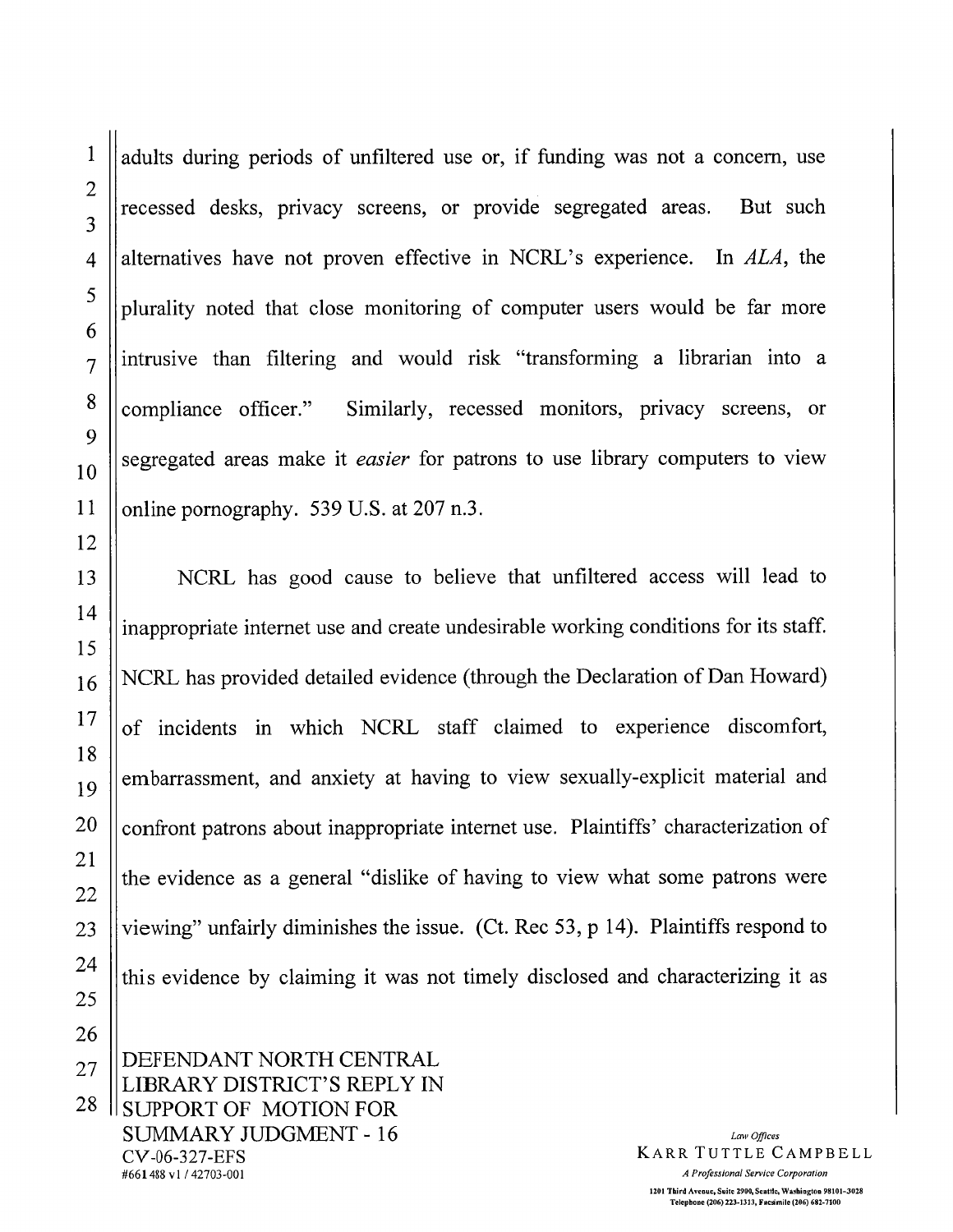inadmissible hearsay. Plaintiffs are wrong. NCRL's Initial Disclosures listed NCRL branch librarians as persons with relevant knowledge. Plaintiffs chose not to pursue discovery from them. Mr. Howard's recitation of the experiences of NCRL staff members is not inadmissible hearsay because NCRL is not offering the incidents to prove the truth of each matter asserted but to prove that NCRL's use of internet filtering is a rational response to concerns expressed by employees. See Well v. Titanium Metals Corp., 361 F.Supp.2d 712, 722 n.10 (S.D. Ohio 2005).

Similarly, NCRL's Policy as it relates to internet filtering operates to minimize the potential for hostile work environment liability. The Adamson v. Minneapolis Public Library case demonstrates the potential for litigation among libraries and staff associated with internet use by patrons. Plaintiffs go too far in suggesting that "the conditions of employment at a public library include a willingness to accept that patrons may read things that the staff would not appreciate" goes too far. (Ct. Rec. 53, pg. 16). NCRL staff is not complaining of *Mein Kampf* and *Huckelberry Finn*. Their concern lies with exposure to unwelcome, sexually-explicit content that none should have to contend with in

DEFENDANT NORTH CENTRAL LIBRARY DISTRICT'S REPLY IN **SUPPORT OF MOTION FOR SUMMARY JUDGMENT - 17** CV-06-327-EFS #661 488 v1 / 42703-001

Law Offices **KARR TUTTLE CAMPBELL**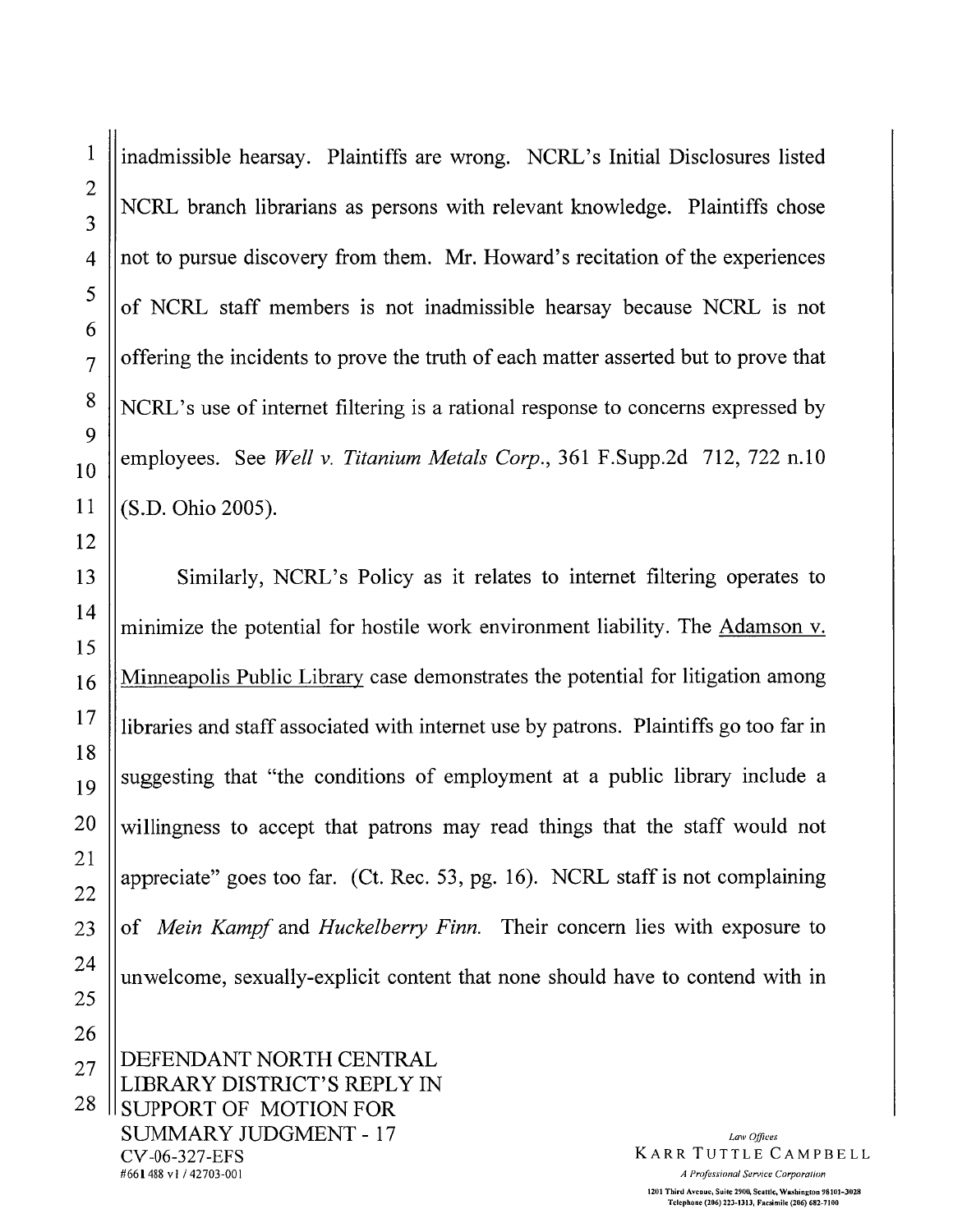the performance of their daily duties. Striving for a non-hostile work environment is another substantial interest justifying NCRL's Policy as it relates to internet filtering.

NCRL also has a substantial interest in protecting children using its facilities and resources. In ALA, Justice Kennedy noted that a library's interest in protecting young library users is "compelling, as all Members of the Court appear to agree." 539 U.S. at 215 (Kennedy, J. concurring). Plaintiffs suggest that the proliferation of pornographic internet content accessed by patrons of the Dallas Public Library is not evidence of a "dangerous environment" and in any case constitutes inadmissible hearsay. The article is admissible because it demonstrates that other libraries are dealing with some of the same repercussions of unfiltered internet use that have influenced NCRL's state of mind. See Price v. Rochford, 947 F.2d 829, 833  $(7<sup>th</sup>$  Cir. 1991)(newspaper articles are self-authenticating and not hearsay if offered not for the truth of the matter asserted but for some other purpose); Carson Harbor Village Ltd. v. Unocal, 287 F. Supp.2d 1118, 1146 (C.D. Cal. 1995).

DEFENDANT NORTH CENTRAL LIBRARY DISTRICT'S REPLY IN **ISUPPORT OF MOTION FOR SUMMARY JUDGMENT - 18** CV-06-327-EFS #661488 v1 / 42703-001

Law Offices **KARR TUTTLE CAMPBELL** 

A Professional Service Corporation 1201 Third Avenue, Suite 2900, Seattle, Washington 98101-3028 Telephone (206) 223-1313, Facsimile (206) 682-7100

 $\mathbf{1}$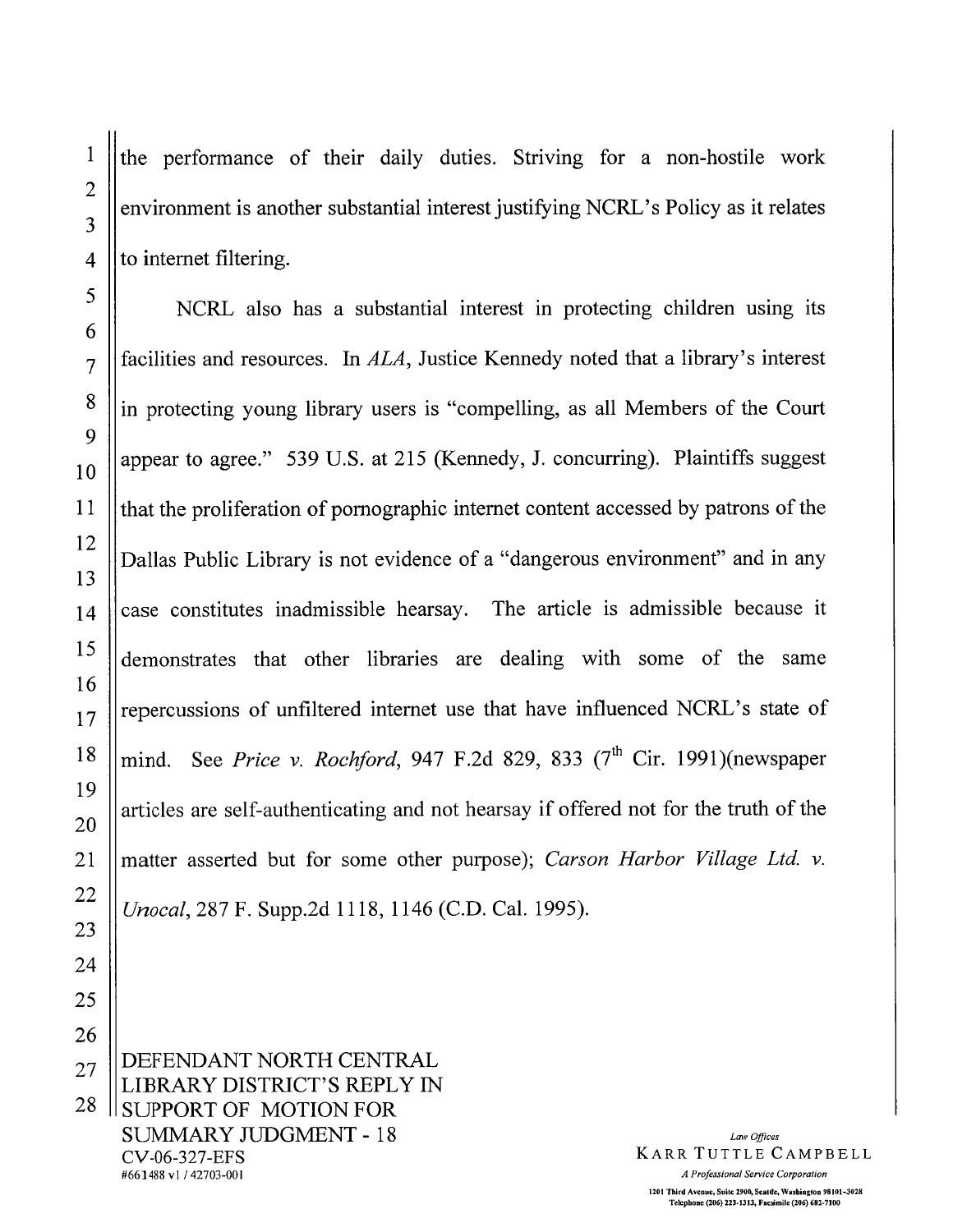## III. CONCLUSION

NCRL's Policy as it relates to internet filtering is rationally related to substantial, even compelling, interests in complying with CIPA, providing a safe and non-hostile environment for patrons and staff, promoting public education for school age children, and advancing NCRL's collection development goals. Internet filtering is reasonably effective at blocking only what is intended and balancing the desirable and less desirable attributes of internet use in the unique setting of a public library. To the extent Plaintiffs' have sustained injury through the application of NCRL's Policy and have standing to challenge its constitutionality, NCRL's Policy easily meets the applicable test under both Art. I, § 5 of the Washington Constitution and the First Amendment. NCRL requests that summary judgment be entered in its favor on all claims. Alternatively, questions of Plaintiffs' standing and the validity of NCRL's Policy under Art. I, § 5 should be certified to the Washington Supreme Court.

25 26 DEFENDANT NORTH CENTRAL  $27$ LIBRARY DISTRICT'S REPLY IN 28 SUPPORT OF MOTION FOR **SUMMARY JUDGMENT - 19** CV-06-327-EFS #661488 v1/42703-001

Law Offices **KARR TUTTLE CAMPBELL**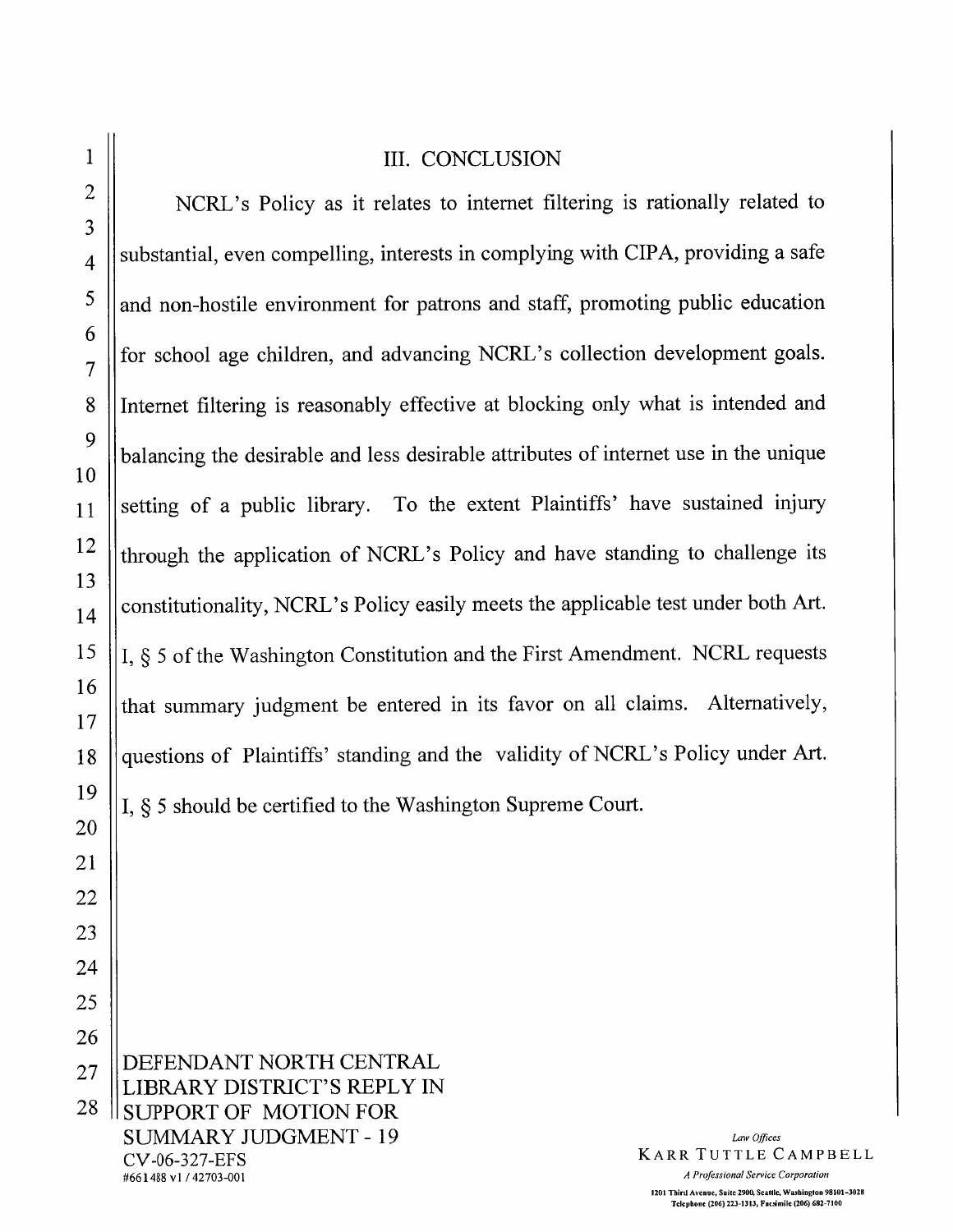| $\mathbf{1}$   |                                                                       |                                                                                  |
|----------------|-----------------------------------------------------------------------|----------------------------------------------------------------------------------|
| $\overline{2}$ |                                                                       |                                                                                  |
| 3              | DATED this 3 <sup>rd</sup> day of March, 2008                         |                                                                                  |
| 4              |                                                                       | <b>KARR TUTTLE CAMPBELL</b>                                                      |
| 5              |                                                                       |                                                                                  |
| 6              |                                                                       | By:/s/ Thomas D. Adams<br>Thomas D. Adams, WSBA #18470                           |
| 7              |                                                                       | E-mail - tadams@karrtuttle.com                                                   |
| 8              |                                                                       | Celeste Mountain Monroe, WSBA #35843<br>E-mail - cmonroe@karrtuttle.com          |
| 9              |                                                                       | Attorneys for Defendant North Central                                            |
| 10             |                                                                       | <b>Regional Library District</b><br>KARR TUTTLE CAMPBELL                         |
| 11             |                                                                       | 1201 Third Ave., Ste. 2900                                                       |
| 12             |                                                                       | Seattle, WA 98101                                                                |
| 13             |                                                                       | Telephone: 206.233.1313<br>Facsimile: 206.682.7100                               |
| 14             |                                                                       |                                                                                  |
| 15             |                                                                       |                                                                                  |
| 16             |                                                                       |                                                                                  |
| 17             |                                                                       |                                                                                  |
| 18             |                                                                       |                                                                                  |
| 19             |                                                                       |                                                                                  |
| 20             |                                                                       |                                                                                  |
| 21             |                                                                       |                                                                                  |
| 22             |                                                                       |                                                                                  |
| 23             |                                                                       |                                                                                  |
| 24             |                                                                       |                                                                                  |
| 25             |                                                                       |                                                                                  |
| 26             |                                                                       |                                                                                  |
| 27             | DEFENDANT NORTH CENTRAL<br>LIBRARY DISTRICT'S REPLY IN                |                                                                                  |
| 28             | SUPPORT OF MOTION FOR                                                 |                                                                                  |
|                | <b>SUMMARY JUDGMENT - 20</b><br>CV-06-327-EFS<br>#661488 v1/42703-001 | Law Offices<br><b>KARR TUTTLE CAMPBELL</b><br>A Professional Service Corporation |